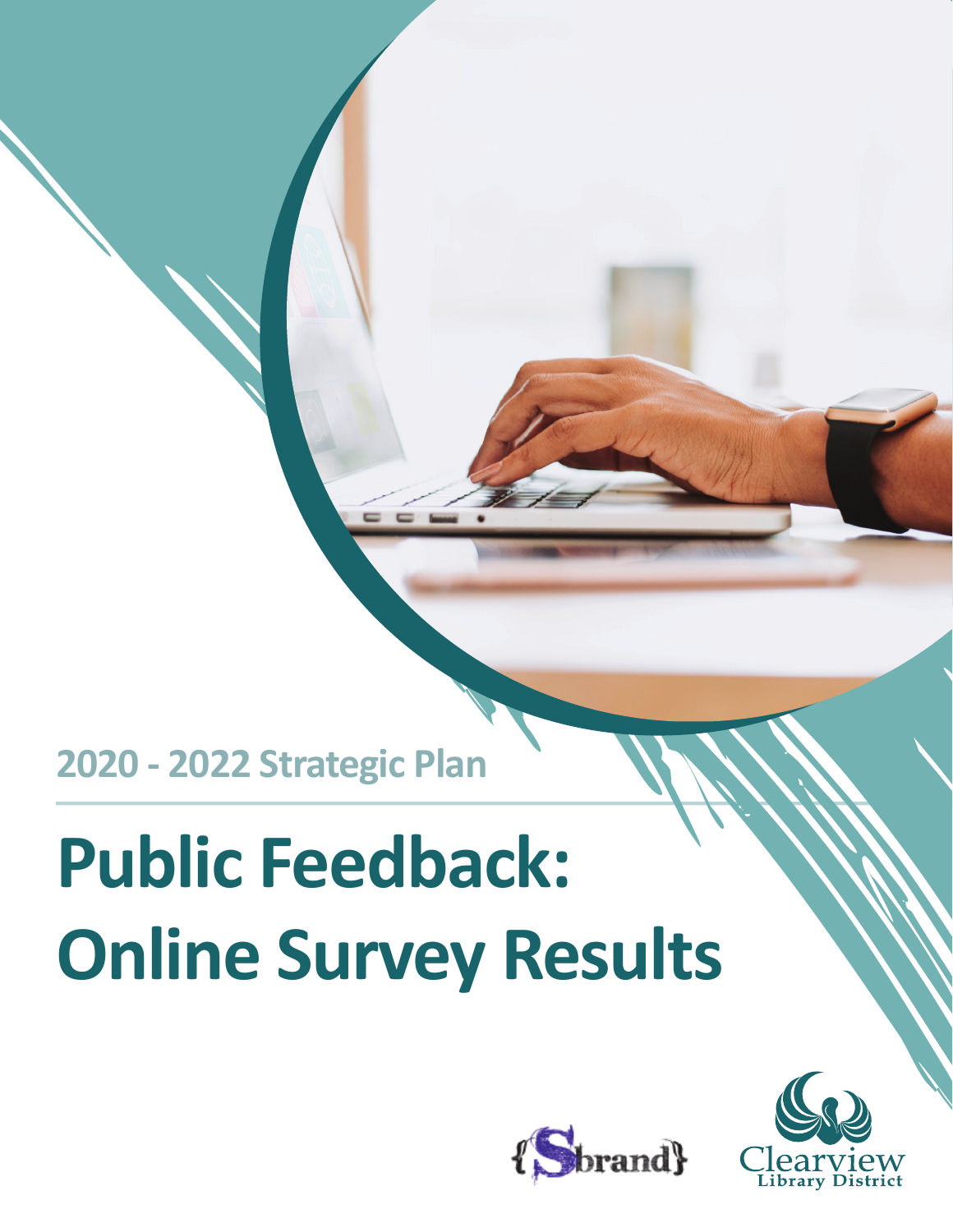#### 2020-2022 Strategic Plan

The Clearview Library District has embarked on a three-year strategic planning process to evaluate its current efforts and establish a roadmap for future library services and resources. Community feedback is an essential component of the Clearview Library District's efforts to create a community-driven 2020-2022 strategic plan.

This report focuses only on the online survey results. It is one of seven community engagement components, which included:

- Online and print survey
- White board question prompts placed throughout the district
- Sticky note feedback prompts at the library
- Engagement posts on Facebook and Instagram
- One-on-one interviews with influential community leaders
- Community meeting
- Advisory Group meetings

#### Online Survey Results Overview

From June 15<sup>th</sup>, 2019 to July 31<sup>st</sup>, 2019, the community was able to engage in the strategic planning process by answering an online survey. The survey was mentioned and promoted via email, by a mailed newsletter, in social media, on the website, in the library, by a brochure at all of the white board locations, and by word of mouth.

The survey is a feedback/opinion survey and as such is not a statistically based form of information. Similar questions were asked via other feedback methods (such as sticky notes, white board, social media posts, and postcards) to ensure the widest range of community members has the opportunity to engage and comment on issues they felt were most important. Demographic data was collected for the sole purpose of determining if a wide range of people within the district had answered the questions.

790 respondents answered 16 questions:

1. How often do you use the Clearview Library District resources? (programs, meetings, books, research, and so on)

- 2. How well do you feel that the library understands your needs?
- 3. What do you like most about the library?
- 4. If you could change or improve one thing, what would it be?
- 5. What role does the Clearview Library District play in your life?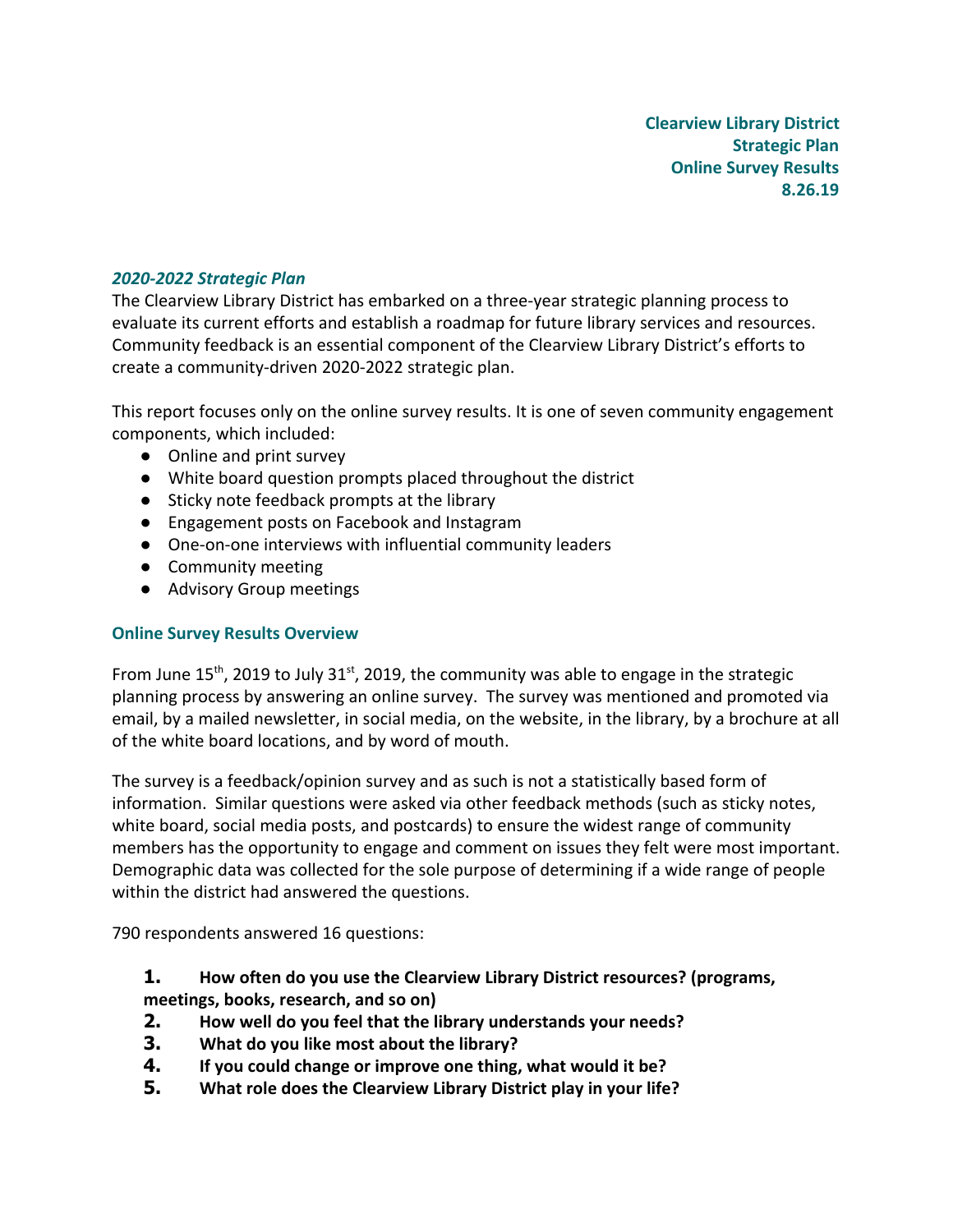- 6. How valuable is our service to you?
- 7. How easy is it to obtain the resources you need from us?
- 8. What is the one thing we should be doing but are not?

9. If you could wave a magic wand, what would the library look like? (Imagine unique or unusual things you have seen in other libraries - what should we do? Imagine the size of the library - should we add rooms? Change rooms? Imagine the perfect location - where would you like your library to be? Imagine programs and services what kinds of programs would you like to see in the future?

- 10. What is your age range?
- 11. What is your gender?
- 12. Please tell us about your employment?
- 13. Where do you live?
- 14. What is the income range for your whole household?
- 15. Do you have any other comments, questions or concerns?
- 16. Contact information if they wished the library to reach out to them.

#### Questions, Key Themes and Categories

This report will focus on the questions and answers regarding strategic planning and will not review the demographic data. A full copy of the survey results, as well as breakdowns of the information, can be found online at clearviewlibrary.org/strategic-plan. Personal contact data entered is protected by law and will not be released as a part of the survey responses. Please note: some of the open ended questions contained answers that fit into many themes, so we categorized them exactly that way: into multiple themes. Therefore if 500 people answered a question, you may see 525 lines of data because of the themes represented.

Below are the categories used within each question.

Physical Materials Books Videos Games Drones Explore Kits Digital Materials Hoopla **Overdrive** Databases Programming Children's Adult Teens Services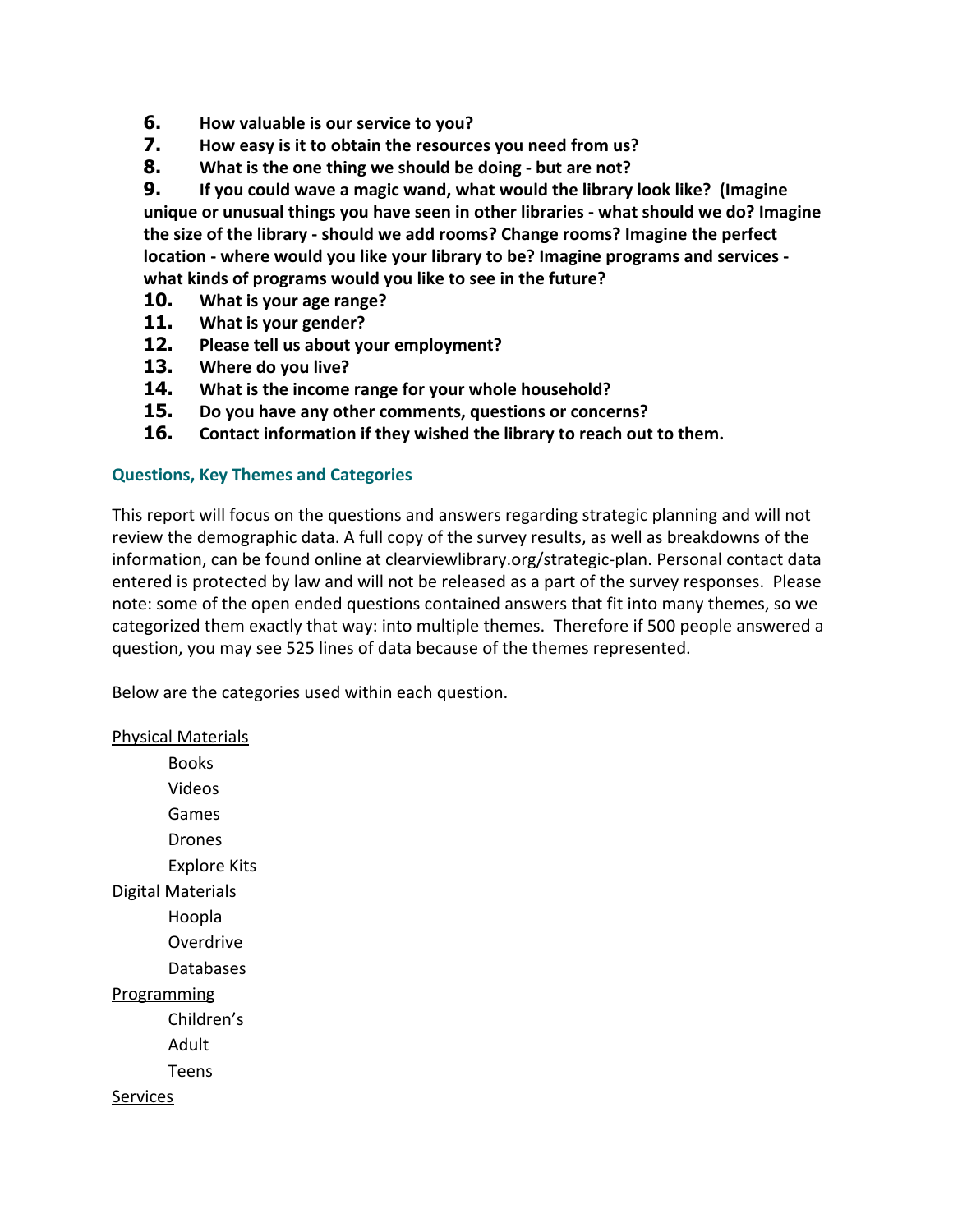3-D Printing **WiFi** 

#### **Staff**

Feedback regarding staff: performance, customer service

#### Space

Location Expansion Ambiance/Atmosphere Remodel/Reconfigure

#### Governance

**Transparency Communication** Board Charges and fees Staff (salaries, type, etc)

## Partnerships

**Schools** 

Recreation

Miscellaneous

#### Questions and Themes/Categories

## How often do you use the Clearview Library District resources? (programs, meetings, books, research, and so on)

Out of 785 respondents, 48.03% use the library once a week or more.

#### How well do you feel that the library understands your needs?

Out of 786 respondents, 61.71% stated Very Well – Extremely Well.

#### What do you like most about the library?

744 responses to this question had the three main themes of Space, Physical Materials and Staff. Space responses focused on the ambiance of the existing space and the current location. Physical Material categories included positive comments about books and the variety of materials to check out. Staff feedback centered around great customer service and professionalism.

#### If you could change or improve one thing, what would it be?

There were 708 responses to this question, and the three main themes were Space, Physical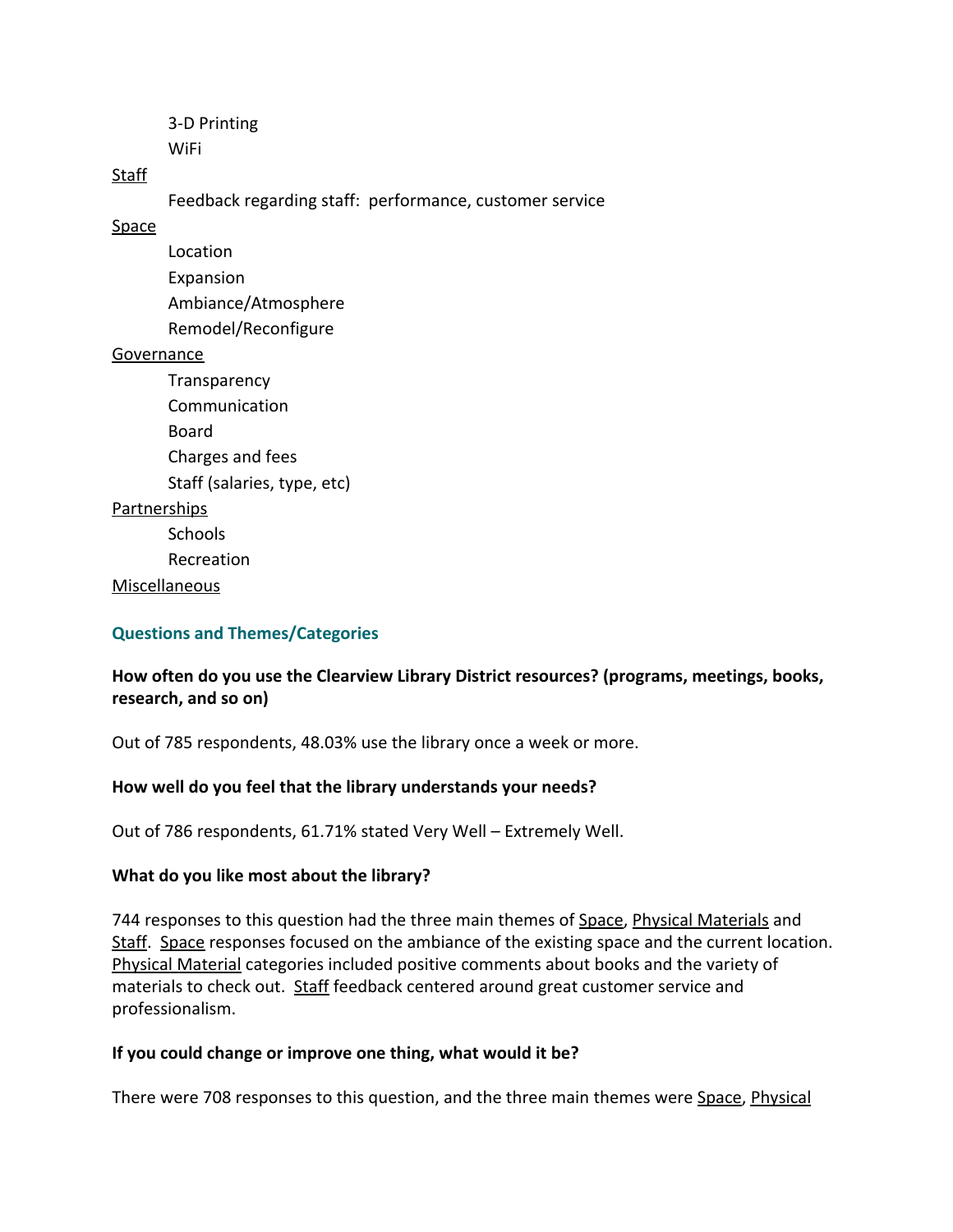Materials, and a close "tie" between Programming and Miscellaneous. Since Miscellaneous can't be categorized, those comments are all available online. Space feedback centered around expanding the library space, remodeling the current space, and locations for new space. Physical materials feedback indicated the desire for more books, and Programming included additional children's programming and concerns about past programming specific to Drag Queen Story Hour.

## What role does the Clearview Library District play in your life?

Out of 779 respondents, 72.53% said personal knowledge and enrichment, 51.58% said leisure time activities, 31.71% said children's programs and 27.34% said education (more than one selection could be made for this answer).

# How valuable is our service to you?

75.42% of the 781 respondents said the library was Very to Extremely valuable. Note the corresponding data in the Community Engagement Report.

# How easy is it to obtain the resources you need from us?

Out of 777 respondents, 75.81% said Very Easy – Extremely Easy.

# What is the one thing we should be doing - but are not?

This question had 612 responses. The most common response was "nothing," followed by a theme of Governance and then Space. Governance was focused in the categories of communication and fees. The main categories under Space included expanding the library, the location of a library, and quiet space.

# If you could wave a magic wand, what would the library look like?

Space was the main theme within this question, which had 619 responses. The Space feedback centered around location, remodeling and expansion to better serve the community. Miscellaneous comments were also significant, but they could not be easily categorized in one area or another. Programming was the third main theme with a focus on both children and adult programs.

## Do you have any other comments, questions or concerns?

454 people answered this question with the top three themes being No, Space and Governance. Within the theme of Space expansion, remodeling and location were the major categories. Within the theme of Governance, the main comments focused on the ballot issue/political issues and financing.